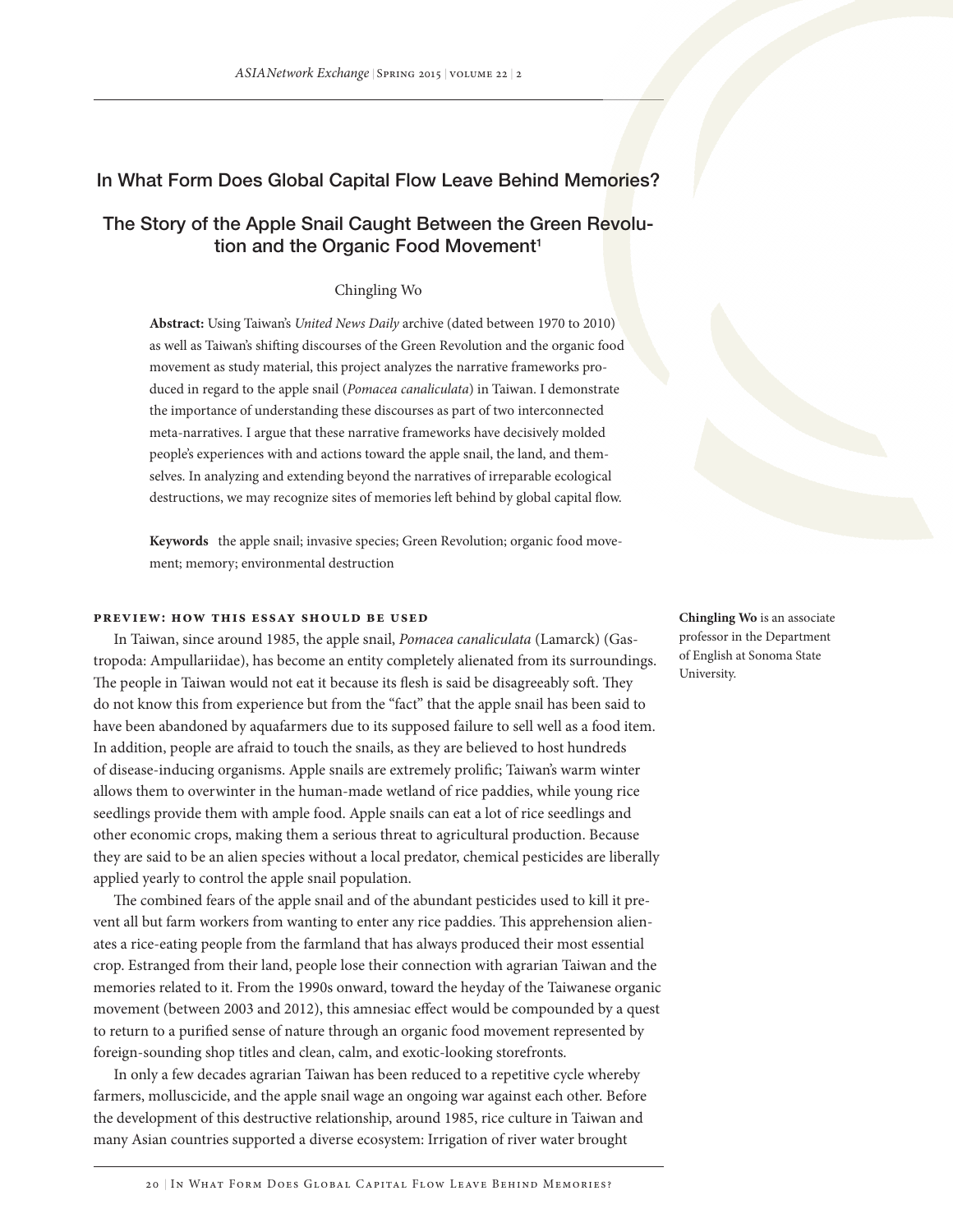native mollusks, loach (*Misgurnus anguillicaudatus*), and small river fish to the rice paddies. Frogs, insects, waterfowl, and other beneficial animals kept one another in check. What are the social and economic processes that converted Taiwan's diverse agrarian ecosystem into a monotonous battlefield? The process can be contextualized within the sway of two opposing but interrelated global agricultural movements, the so-called Green Revolution, which was propagated throughout Taiwan in the 1960s-1990s, and Taiwan's version of the "Organic Food Movement," which began to enter the popular consciousness in late 1980s-2010s.

By examining this process using *United News Daily* archives (dated between 1970 to 2010), this paper seeks to identify and call into question a common narrative by which Taiwan's agrarian past has been remembered. By calling it a narrative, which is indeed a metanarrative, I suggest that this process of framing the past is a powerful storytelling method that structures and delimits how people in Taiwan remember and experience the agrarian past. In addition, I argue that despite its dominance, this narrative is only one among many other possible meta-narratives. Through a narrative analysis, I demonstrate our ability to spell out the particular politics, hegemonic effects, and inherent problems that such a narrative conceals. Exposing the dominant narrative in this way allows us to escape it in order to find alternative sites of memory and, potentially, appropriate political actions.

The reader may find the flow of the prose has an uneasy relationship with defining its scope, as *time* is complicated by a narrative's ability to render itself timeless, even as old narratives give rise to new ones. Likewise, *location* is always a complex interplay between the global and the local.

Readers interested in exploring global/local interactions may find this essay revealing of the complex interconnection between the two, in this case between Taiwan and the world. An example is the Green Revolution, a process that finds its empirical success in "the third world," while being commonly listed as an achievement of the industrially developed "West." The fact that the Green Revolution was considered a Western-led global modernizing effort made it easy for Taiwan to fall under its sway. In turn, the success of the Taiwanese "economic miracle" and "agriculture boom" enhanced the Green Revolution's credibility. Similiarly, the pain, loss, and confusion experienced in Taiwan in these global processes are local specificities with global resonances. For example, I make an argument in this essay about the exotic style manifested in Taiwan's organic shops and web stores. While this style can easily be read as a reflection of the consumerist worship of the West, I suggest, instead, that we regard this aesthetic as a complex indicator or site of memory: a place that commemorates the political struggles of the organic revolution in the United States in the 1960s and 70s, and simultaneously bemoans local ecological disruptions. Methodically, the paper employs several analytical terms from cultural theory to comprehend Taiwan's complex boom-and-bust experience under global capitalism; these terms are *meta-narrative*, *hyperreality*, and *global capital flow*.

# **Putting The Apple Snail in a Glocal Context: The Green Revolution and the Organic Food Movement**

Global environmentalist critics may be tempted to ask: Which came first—the Green Revolution or the organic food movement? While farming without synthesized, petroleumbased agrichemicals dates to prehistory, in popular conception the contemporary organic food movement is often defined as a new movement that "values sustainable food, higher levels of nutrition and food safety, and environmentally responsible agriculture" (Park 2011, 120). Exemplified by the supermarket chain Whole Foods, the U.S. organic food movement is typically regarded as a *reaction* against large-scale industrial agribusiness, in which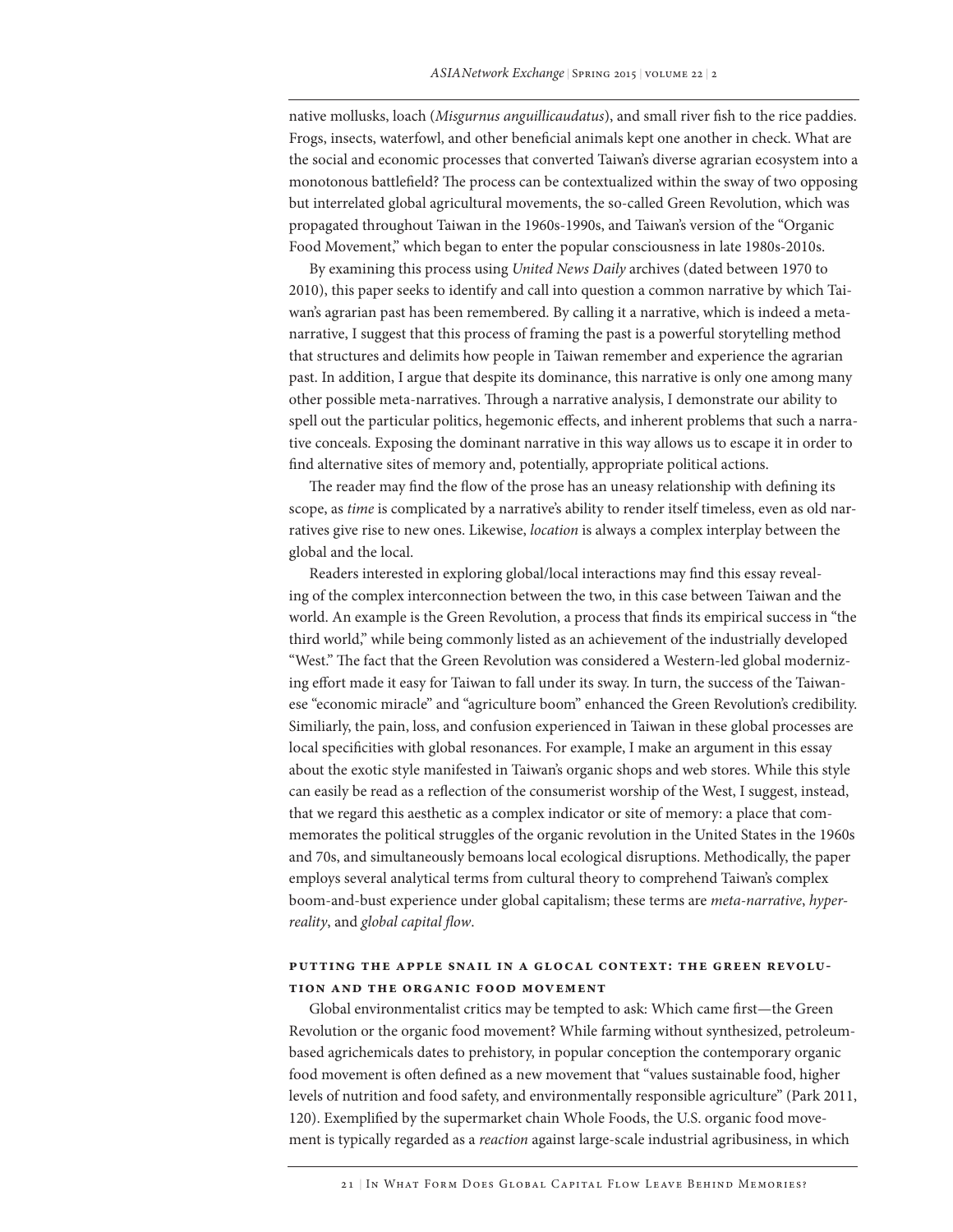agrichemicals and genetically-engineered seeds are routinely used for mass food production. Such a generalization is a significant departure from the U.S. organic farming movement's roots in 1960s counterculture, when activists began to connect antiwar protests and civil disobedience with organic farming. They reinvented whole wheat bread, rediscovered soy, set up farming communes, and established co-ops for the implicit or explicit purpose of gaining self-sufficiency in the fight to overthrow the military agri-industrial complex (Belasco 2007).

Less than a century later, the neglected memory of organic agriculture's radical history can be linked to the naturalization of chemical pesticide and synthetic fertilizer use as conventional practice in the U.S., Taiwan, and globally. The ethos of this defining characteristic of the U.S. industrial food production system speaks to the "application of scientific knowledge to agriculture," via systemic use of agrichemicals, hybrid or GM seeds, and irrigation infrastructure to achieve higher crop yields (Wolff 1986; Trewavas 2002; Janaiah, et al 2005). This agriculture movement, dubbed the "Green Revolution," marks its beginning in Mexico in 1943, when Norman Borlaug and others working with the Rockefeller Foundation developed a high yield wheat variety and a system of intensive agriculture involving the use of pesticide, chemical fertilizers, mechanized production, and irrigation systems. The resulting production boost led to the transference and establishment of similar practices and institutions in Asia in the 1960s (Borlaug 2000). The transference began in then famine-struck India, and later spread to other parts of Asia. It is important to note, however, that not all efforts in this process were driven by the U.S. For instance, as a part of the Green Revolution, the International Rice Research Institute (IRRI) in the Philippines, a renowned agriculture center, helped foster regional agricultural leadership, seed development, and collaborative research. In fact, the Green Revolution, credited with tripling Asian crop yields from the 1950s-1990s (Borlaug 2000), is often called the Asian Green Revolution.

Due to the impressive tripled harvest per acre in 35 years across Asia, the Green Revolution often seemed beyond reproach with its rhetoric of numbers and its seemingly scientific, ahistorical objectivity. This rhetorical feature persists among proponents for a continued Green Revolution, particularly involving the use of genetically modified seeds. Often preoccupied with "averting 'Malthusian' disasters" (Trewavas 2002), the proponents of the Green Revolution are running a numerical race that tries to ensure that the growth of agriculture outpaces that of the global population. The rhetoric and its Malthusian mathematical preoccupation never falter, even when the regions that have adopted the measures of the Green Revolution have suffered environmentally from ground water depletion and pollution, decreased soil productivity, soil acidification and salinization, toxic effects of residual chemical pesticides, loss of indigenous crop diversity, ecological disruption, and heavy dependence on more technological fixes (Shiva 1989). All of which, of course, threaten the very population augmented by the Green Revolution and that depends upon its technologies for crop production.

The premise that the world is burdened by unsustainable population growth is used to justify unsustainable measures and consequences of the Green Revolution as minor inconveniences. In geopolitical terms, the Green Revolution extends beyond the transcendental history of science's struggle against Malthusian predictions, serving as well to fortify an anticommunist block in Japan, Taiwan, India, and the Philippines (Cleavor 1972). Hungry stomachs are decisive factors in political struggle, and guerrilla wars and socialist uprisings in the1950s and 60s had great potential to spark more riots in many countries of the region. Ensuring a secure supply of affordable food alleviated the threat of a socialist revolution. On the other hand, while the scientists of the Green Revolution may have been motivated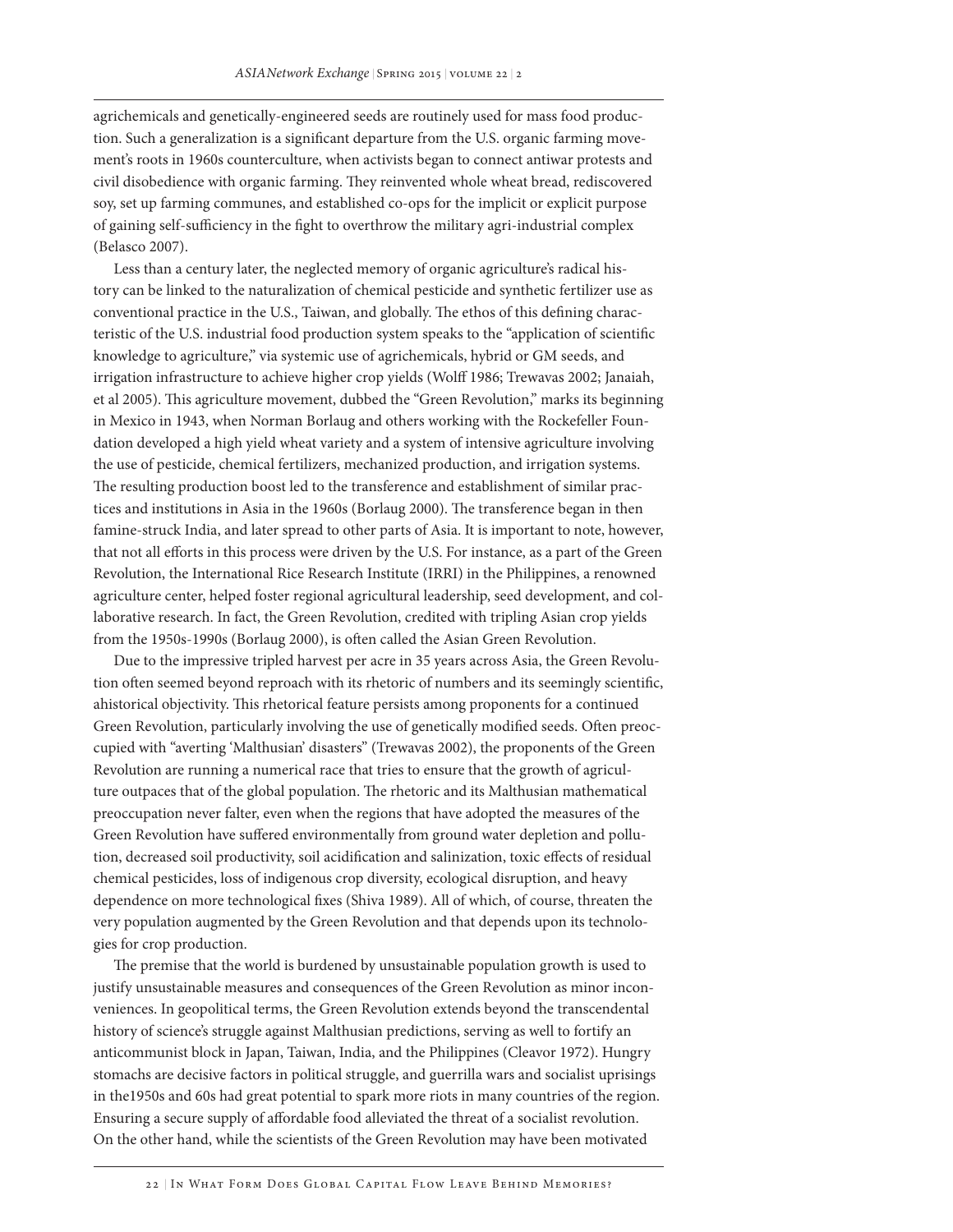by a pure, Promethean spirit of saving the world, scientists are expensive to maintain. Many measures of the Green Revolution worked to compel farming communities around Asia to become integrated into the capitalist market. Particularly, as U.S. wartime manufacturers converted from supplying bombs to producing nitrogen for fertilizers after WWII, the zeal of the Green Revolution facilitated the conversion of the above-mentioned countries into ready markets for the large quantities of chemical fertilizers and pesticides produced by U.S. factories. It is against the backdrop of such a web of unequal global exchanges of ideas, material, people, cash, and plant and animal species that the life story of the apple snail takes shape.

# **What Is the Apple Snail?**

The apple snail or the golden apple snail, *Pomacea canaliculata* (Lamarck) (Gastropoda: Ampullariidae), is a freshwater mollusk originating in Latin America in the floodplains along rivers in Paraguay, Brazil, and Bolivia (Joshi 2005). It is also known as the golden miracle snail, jumbo snail, Argentinean apple snail, channeled apple snail, mystery snail, and South American apple snail. The name apple snail covers many species of ampullariid (Cowie and Thiengo 2003; Cowie and Hayes 2005; Joshi 2005). Apple snail or golden apple snail is the common name for the pest species in Asia. Often called Fushouluo (福寿螺) in Chinese, when it was being marketed in aquaculture in the late 1970s, it had several common names, which can be translated as gold treasure snail (金宝嫘), nugget snail (元宝螺), and snail of prosperity and longevity (福寿螺).

In Asia, the apple snail is said to have been first introduced to Taiwan from Argentina in 1979 as a source of food for local consumption as well as for exportation in the form of canned shellfish. In mainland China, it was introduced to Guangdong Province by the Chinese diaspora from Brazil and gradually crept inland to several provinces (Li, et al 2009, 229-230). In the Philippines, it has been suggested that the snail was introduced by President Marcos's administration (Rosset 2002). By 1982, in Taiwan, four years after its introduction, the snail population had reached serious pest levels in rice paddies. Shortly after its introduction to these regions, the apple snail spread to Japan and many parts of Asia in the 1980s (Cowie, et al 2008, 704).

Over the course of the past 30 years in Taiwan, according to researchers' estimations, pest control measures against apple snails have cost the government and individual farmers 200 million NT dollars (roughly 6.6 million USD) annually, while the estimated visible and hidden social cost could reach as high as ten billion NT dollars (roughly 0.3 billion USD) (Yang and Chang 2003). In the Philippines, the loss of rice production in economic terms caused by the golden apple snail was "12-18 million US dollars, annually" (Naylor 1996, 443). These estimated costs cannot measure the impact of the apple snail's importation on human health and ecosystems, nor can they articulate the fact that those reaping the profits are often different from those suffering the consequences. They do testify that the apple snail is framed as a drain on the economy; however, the framework of analysis in this paper shows that it is in fact an "economy of loss," in which those who profit from selling, advocating, and distributing pesticides are not adequately considered or identified.

# **No Longer Profitable but Still Alive—Apple Snails' Alienation**

Focusing on the reportage by Taiwan's *United News Daily* (Lianhe Bao) on apple snailrelated issues since 1979, this paper analyzes Taiwan's changing discourse concerning the apple snail from 1970 to 2010.<sup>2</sup> As one of two newspapers with the largest readership in Taiwan in the latter half of the 20th century, *United News Daily*'*s* coverage of the apple snail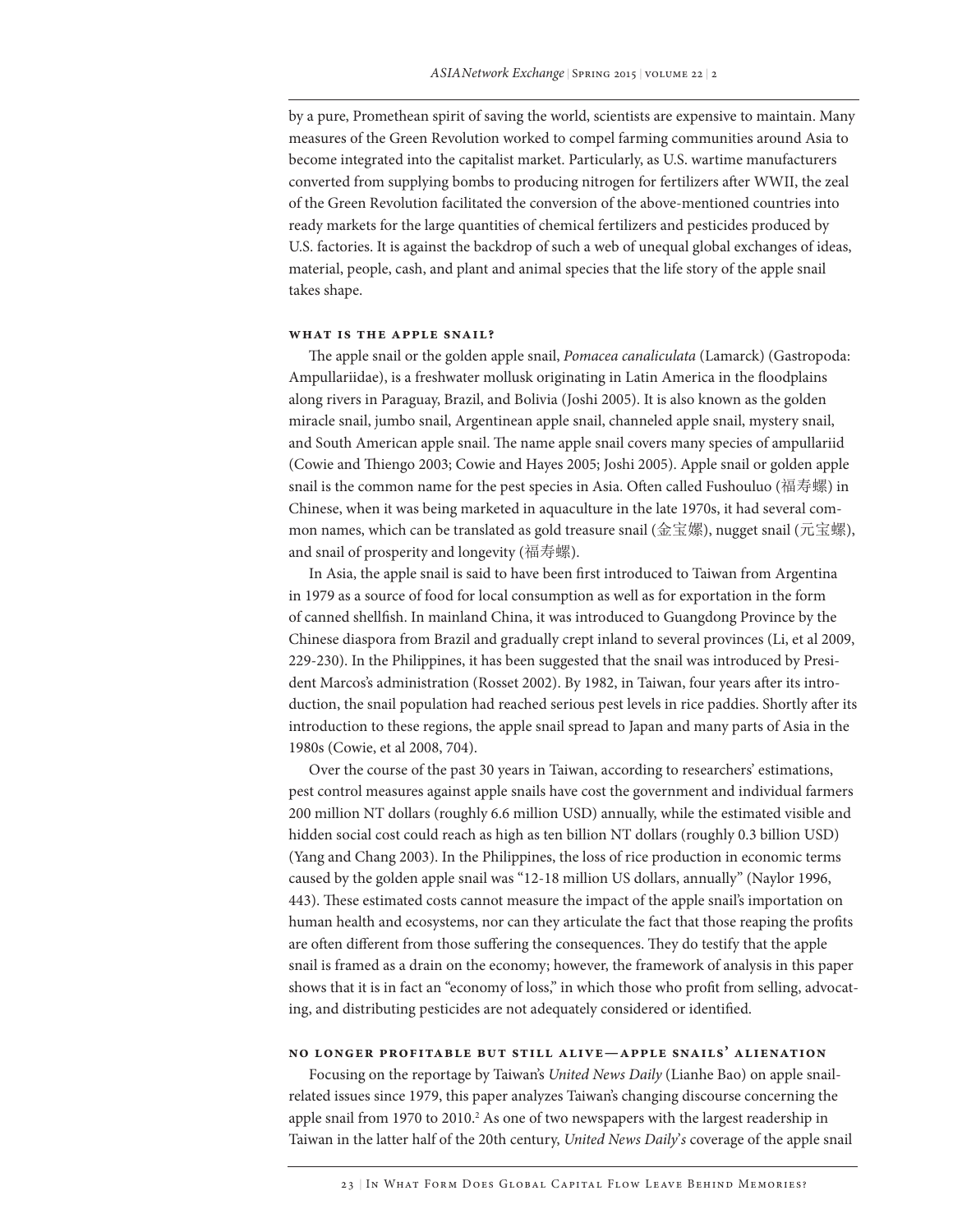indicates a general trend.

In Taiwan, between 1982 and 1984, a distinctive narrative on the apple snail developed concurrently with environmental concerns raised in the *United News Daily*. 3 The newspaper noted that greedy local merchants introduced the prolific apple snail from Latin America to Taiwan, thinking it would be a highly profitable food source for the farming population. But locals found its soft texture unsatisfactory,<sup>4</sup> and the apple snail was abandoned by aquafarmers and released into local rivers, ponds, and irrigation systems. In this story of an alien species' disruption of local ecology, apple snails and the hubris of greedy merchants are the principal antagonists.

On the surface, the narrative serves the role of cautionary tale, condemning greed while offering an environmental and moral lesson about the dangers of poorly-considered importation of alien species. On the level of ideology and practices, however, this narrative participates in shaping collective consciousness and memory by scapegoating certain causes for environmental destruction, and in justifying an urgent demand for total extermination in the hope of protecting systemic purity. Furthermore, the narrative projects images of exotic species as hateful and destructive, implicitly calling for a war to defend against a perceived invasion. The storyline functions as a meta-narrative of innocence lost since the1980s.

From the 1980s to the popular rise of organic agriculture consciousness in Taiwan at the turn of the twenty-first century, the narrative of greedy merchant and invasive apple snail has shaped actions for environmental protection into an eradication model that paves the way for practices, however unconscious, aiming at a total extermination of pests with pesticides. If we analyze this narrative in terms of capital flow, we see money transfer from raising the apple snail in aquaculture to a new economy based on killing the snail. Indeed, instead of just bearing witness to the flow of capital, the narrative (working like a simple but insidious anti-invasive apple snail campaign) played a decisive role in shaping and directing public opinions, government efforts, and environmental actions toward creating a new economy that generated profits by promoting liberal and chronic use of a highly toxic pesticide (triphenyltin acetate三苯醋鍚 or 三苯基锡). Functioning like a mantra since the late 1980s onward, this narrative silences dissenting opinion and contributes to a complete paradigm shift, one obscuring memories of an entire way of life.

The newspaper archive offers evidence that the narrative of lost innocence triggered by the apple snail, and of the resulting turn to agrichemicals as necessary defenses against invasive species, is not a fated script. As early as the inception of this meta-narrative that blames a handful of greedy local merchants for their erroneous importation of an ecological disaster, newspaper articles published in 1982 and onward in the *United News Daily* indicate that other narratives offered very different solutions. These, what I would call minor, narratives include:

- 1. Offering monetary rewards for apple snails and eggs collected.
- 2. Keeping ducks or fish in rice paddies.
- 3. Eating apple snails to control their population.

From an economic viewpoint, the first approach entails draining capital from the responsible government agencies while offering small economic gains to egg-collecting farm workers. Both the second and third approaches continue the mode of subsistence farming rather than modern, agrichemical driven, Green Revolution-inspired modes of production. The fish species recommended for controlling apple snails is *Mylopharyngodon piceus Richardson*烏鰡 (LHB 1985/04/16). In the early 21st century, the heyday of Taiwan's organic agriculture movement, *Mylopharyngodon piceus Richardson*, as well as the Taiwan Duck, would be "rediscovered" as agents of biological control.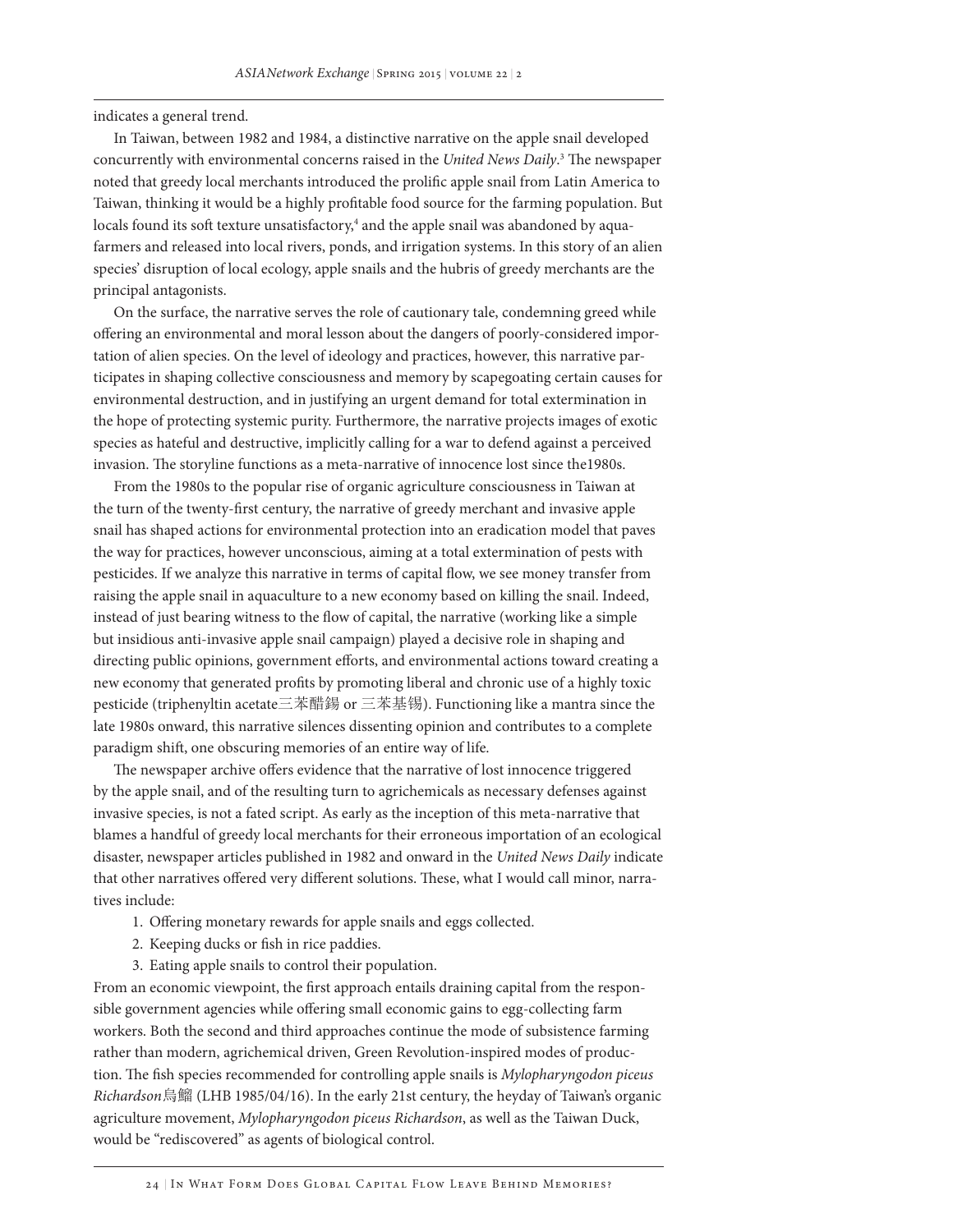Accompanying these minor narratives, less dominant voices offer a distinctly different take on the increasingly prevalent attitude targeting the apple snail as an alien agent of environmental destruction. For example, a news article in 1984 asserted, "the pesticide intended for apple snails proved to be more lethal to several native species" (LHB 1984/04/23). From this and other such comments it can be inferred that the most important actor in Taiwan's ecological destruction, the snail pesticide, was often omitted from the meta-narrative of innocence lost. Indeed, when comparing varied approaches to the substantial economic structural change resulting from chemical control of the apple snail, we see capital flowing from farm workers and government agriculture agencies to pesticide manufacturing plants in Taiwan and in the U.S. The meta-narrative of innocence lost has served to guarantee a process of identifying the apple snail as an "invasive species" corrupting an idealized past, and justified a total "war" against the invader that promoted increased sales of pesticides.<sup>5</sup> The capital investment in the genocide of the apple snail—as seen in economic losses caused by the apple snail and expenditures on pesticides—determined a lose-lose situation on two levels. It left the key player of environmental restructuring—industrial pollution and the pervasive use of chemicals in the form of pesticides and fertilizers—unaccounted for, choosing a simple narrative of environmental invasion to replace an understanding of ecosystems as complexly interdependent.

We may sum up our discussion on the meta-narrative of innocence lost by relating it to the Green Revolution and asking: How does the meta-narrative work with the hegemony and economic interests of the Green Revolution? First, the meta-narrative's assertion that avaricious local merchants and their wrongful introduction of the apple snail were responsible for Taiwan's ecological upheaval was representative of a mentality generated by the Green Revolution and the profit-driven economic practices that promoted it. Since to be greedy is nothing more than to be profit-driven, the motive of greed is not a moral deficiency, but rather an integral part of the economic model. In this sense, the villainous merchants of the narrative really acted within the ethos of their profession. Second, the meta-narrative helped obscure the negative effects of the Green Revolution by placing the apple snail on trial while allowing other players to recede into the background. Lastly, this meta-narrative created a reality of its own, a hyper-reality, a moral tale of selfish importers and a pathos-inducing claim of irreparable ecological destruction that led Taiwan to its opposite: nostalgia for innocence and attempts to re-create purity, however limited in scale. In this way, the narrative contributed to the shift of Taiwan's organic movement towards one of "supermarket pastoralism," to borrow the term from cultural critic Michael Pollan (2006).

#### **Organic Movement in Taiwan: Background**

Taiwan's organic movement developed through both grassroots efforts and government initiatives. At the grassroots level, citizen groups and academics voiced concern about the effects of rapid urbanization, industrialization, and agricultural modernization in the early 1980s, but their warnings were largely unacknowledged. The mainstreaming of environmental consciousness that enlisted the language of environmental protection did not happen until the antinuclear movement in Taiwan, which began as early as the 1960s and galvanized significantly in the wake of the Chernobyl disaster from 1986 onward (Chen 1994, 258-60). In the government sector, as early as 1985, the Agriculture Council invited scholars and experts to assess the viability of organic agriculture in Taiwan, leading to the establishment of experimental farms in Tainan and Kaoshiung (Chen 2007, 1).

Generally speaking, major representatives of organic food production and distribution are an eclectic group, including Buddhism-inspired vegetarians, homemakers' organiza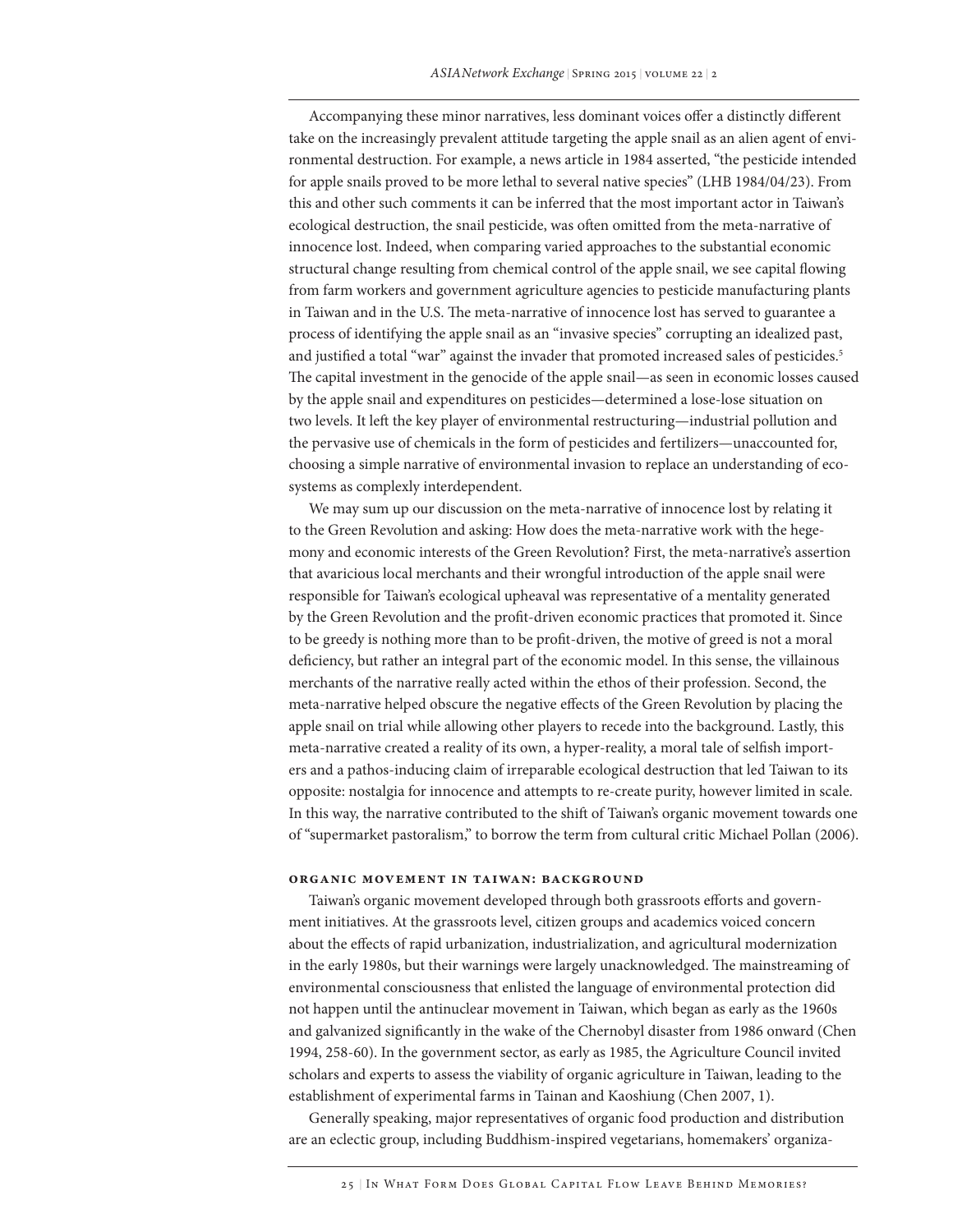tions, cancer survivors, and savvy business entrepreneurs, among others. Buddhism practitioners founded Lee Zen Shops between 1995-98, and the Lee Zen organization acquired the status of national certifier of organic farms and produce in 2003, after the government began delegating such power to NGOs in 2001. Emphasizing "credibility, mutual help, and gratitude" in all aspects of its practices, Lee Zen's coherent moral philosophy, implemented through partnerships with farmers, sets trusted certification standards and provides a distribution network that connects farmers to consumers through Lee Zen's 101 (and growing) fair-priced shops around the island. Both the company's moral coherence and its close partnership with local farmers distinguish it from other groups.

Another group providing certification and stable contracts with local farmers is the Homemakers' Union, founded in 1989 by community activist homemakers. In 2001, this food safety and environmental watchdog group established co-ops all around Taiwan and as many as 40 produce pickup stations. Representative of the savvy business entrepreneur, Santa Cruz Organic Food (統一聖德科斯)—unrelated to U.S.-based Santa Cruz Organics, despite the shared name—was established in 1985 and is now the largest organic specialty chain store, selling both local and imported organic products, and boasting at least 111 storefronts in Taiwan. It is this last group, the commercial enterprise, that most concerns this paper's analysis, as the group's success has decisively reshaped the organic food panorama in Taiwan in the past decade.

Rather than ideological commitments to environmentalism, top-down government initiatives and commercial forces have played the most significant role in developing and mainstreaming organic food in Taiwan. As a subtropical island where rice can have two or three annual harvests, Taiwan has ironically been deemed agriculturally unprofitable due to the following factors: In the process of Taiwan's industrialization, the price of produce was artificially lowered to support rapid economic development and to drive farmers into export-oriented industrial sectors (Bello and Rosenfeld 1990, 186). Taiwan's entrance into the WTO in 2002 pitted Taiwan's agriculture against subsidized farm produce from the U.S. and other countries. Farmers' diminished income drove the government to pay farmers to fallow their lands, a practice that reflected the global economy's strange distortion of local agriculture (Yan and Zhuang 2004) and forced farmers to be alienated from the land's natural productivity and compete with one another on the basis of which country offers more subsides for its agriculture.

In such a context, organic agriculture has been promoted for its potential profitability, while concerns of sustainability and environmental ethics are often merely desirable byproducts. The popular media and government agencies in Taiwan presented organic agriculture to both farmers and the general population as offering "added economic values," and carrying the promise of "a new market and new business opportunities" (Ma 2008, 98; Ko 2008). However, the middlemen (distributors) are generally the ones really profiting from this system; with few exceptions, the actual practice of conversion from nonorganic to organic farming decreases farmers' income while intensifying their labor output. Such odds against organic farming practices often push farmers to deploy moral and philosophical idealism to sustain their commitments (Ma 2008, 98-99).

Despite organic farmers' hardships, methodological bottlenecks, and the fact that capital flows mostly to distributors rather than farm workers, Taiwan's organic food movement managed to gain increased popularity and a larger market. The past decade has seen a proliferation of organic food specialty shops, organic chain stores, online organic shops, and specially designated organic sections in major conventional supermarkets.<sup>6</sup> While there have been significant increases in organic agriculture, by 2009 only 2,962 hectares of land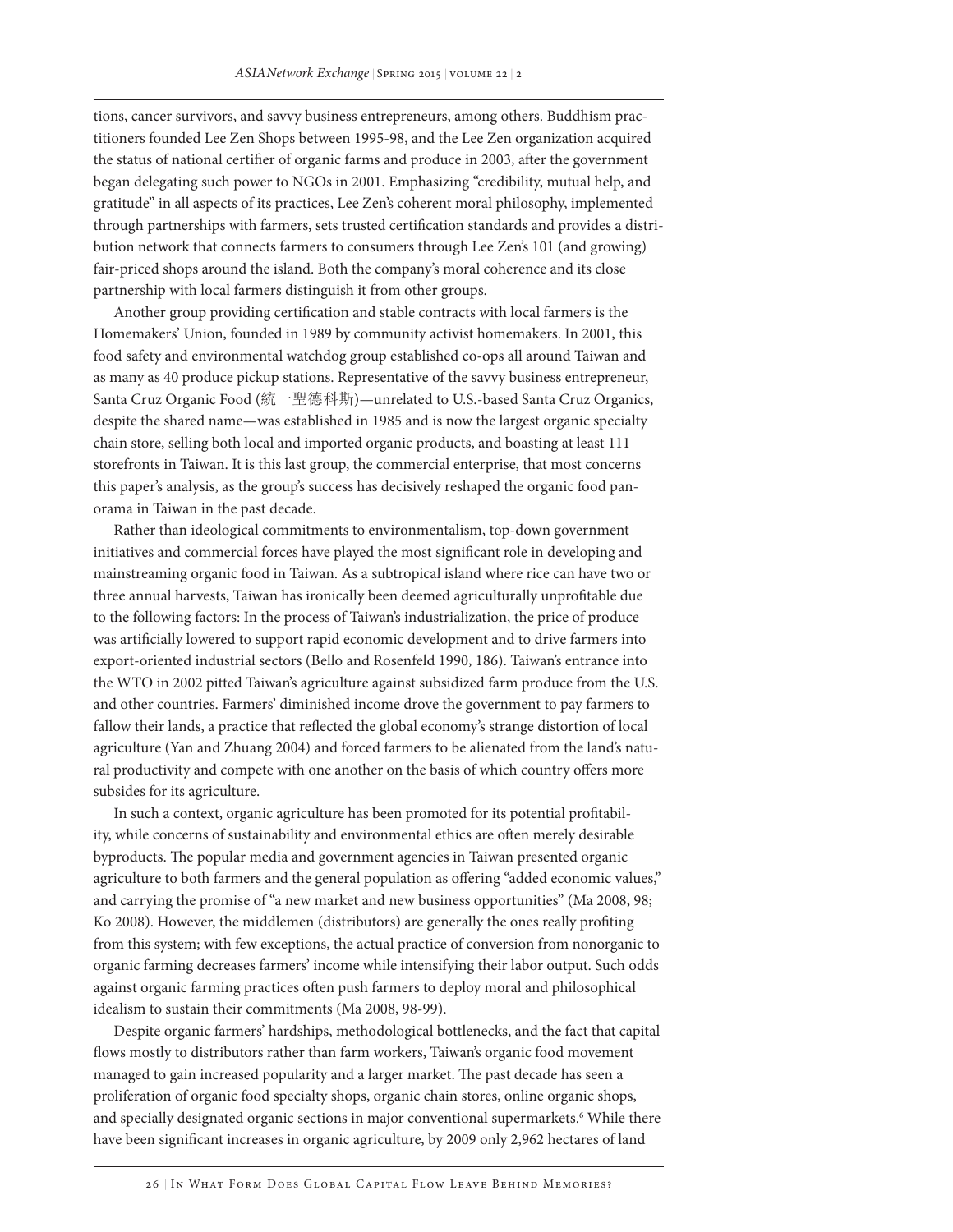were dedicated to organic cultivation, accounting for a minute 0.35% of total agricultural land.7 At the same time, "70% of organic food and beverage sold in Taiwan is imported."8 Such numbers show how Taiwan's organic food movement usually does not or cannot prioritize the distinction between imported and local organic food. A study shows that only 15% of consumers indicated that they purchase organic food to support local organic farmers (Zhang 2009, 6). As such, Taiwan's organic food movement has a disturbingly foreign face. With the exception of Lee Zen (里仁) and Taiwan Homemakers' Union (台灣主婦聯盟), most of the specialized organic food chain stores in Taiwan bear exotic, Western-sounding names reminiscent of idyllic European provincial life or U.S. organic culture, such as Cotton Fields, Green Village, and Santa Cruz. Such a trend is fortified in storefront appearance, interior layout, web design, company philosophy, and so on.

# **Supermarket Pastoral**

How do we understand the exotic face of the movement? To what extent have decades of scapegoating the apple snail and other invasive species given shape to the organic food movement's romantic, gentrified, and self-exiled vision of environmental cleanliness? In the era of the Organic Food Movement we find a sequel to the earlier meta-narrative of innocence lost: one of paradise regained. This new narrative is not a reaction to the complex reality of Taiwan but a symptomatic way of dealing with loss that ironically completes the process of erasing Taiwan's agrarian past from memory. How does the movement deal with loss? Similar to the earlier meta-narrative in its lack of engaging the ecosystem's intricate webs in the here and now, the new meta-narrative promotes: A) a vision of environmentalism that centers on consumer health consciousness and personal increase of organic food consumption; B) a pure land as a paradise that commercially simulates exotic and gentrified comfort. Such a new vision can be characterized by cultural critic Michael Pollan's term, "supermarket pastoral" (2006). The supermarket pastoral allows citizens to downplay and turn away from public crisis regarding the ecosystem, and to direct mental energy towards eating healthy organic food, thereby shaping potential political protest into consumerist concerns. This change in the narrative allows capital to shift towards an inward, seemingly privatized, vision of environmentalism. The emphasis on personal health is a significant departure from the early environmentalist scene in Taiwan decades earlier. In those days, "averaging one antipollution demonstration per day during 1987-88" and representing "the rejection by increasing numbers of Taiwanese of the KMT's technocratic pursuit of growth at any cost," environmentalist actions effectively stopped the construction of a \$160 million Du Pont Corporation titanium dioxide plant, forced the closing of a major petrochemical plant owned by the British ICI Corporation, and suspended the installation of a fourth nuclear power plant—a suspension that continues to this day (Bellow and Rosenfeld 1990, 211).

The present day organic food movement in Taiwan—unlike its antagonistic environmentalist precursors—seems less politicized and more personalized and consumption-oriented in its pursuit of food safety and sustainability, a change in temperament very similar to the shift in the U.S. from the 1960s radical organic agriculture movement to a Whole Foodsbranded consumerist version.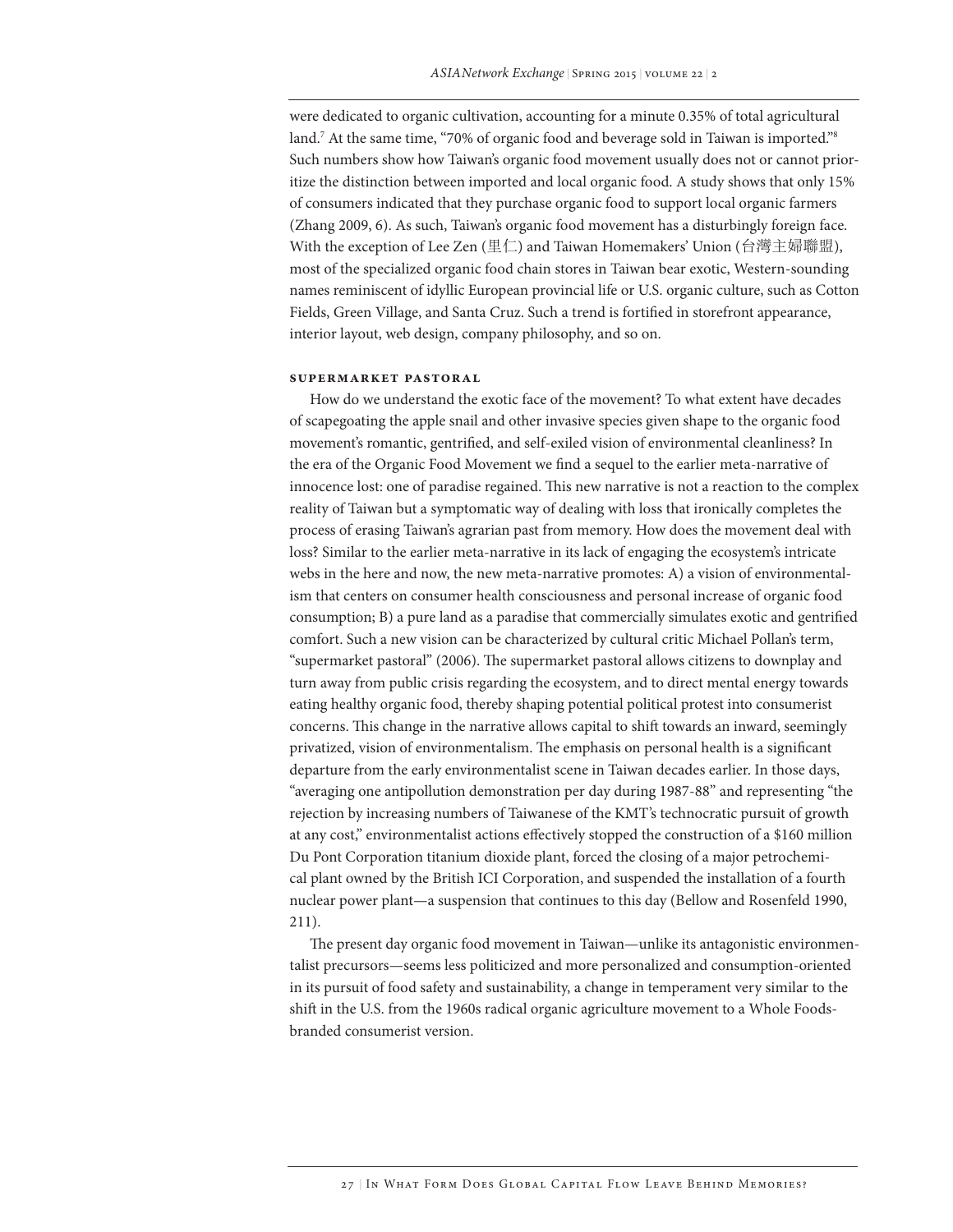| <b>YEAR</b> | RICE PADDIES       | <b>VEGETABLE</b> | ORCHARD | <b>TEA PLANTATION</b> | <b>OTHERS</b>            | <b>TOTAL HECTARE</b> |
|-------------|--------------------|------------------|---------|-----------------------|--------------------------|----------------------|
| 1996        | 61.5<br>(125)      | 26               | 67      | 5                     | $\overline{\phantom{0}}$ | 159.6<br>(223.10)    |
| 1997        | 238<br>(251)       | 43               | 100     | 16                    | $\overline{\phantom{0}}$ | 396.5<br>(409.50)    |
| 1998        | (380)<br>302       | 98               | 156     | 22                    | $\overline{\phantom{0}}$ | (657.00)<br>579      |
| 1999        | 466<br>(468.42)    | 170              | 157     | 22                    | 5                        | (822.92)<br>820.5    |
| 2000        | 596.27<br>(560.27) | 154              | 209     | 37                    | 17                       | 1012.53 (976.53)     |
| 2001        | 493.39<br>(487.73) | 171              | 159     | 56                    | 19                       | (892.25)<br>897.91   |
| 2002        | 609.04<br>(600.23) | 174              | 188     | 55                    | 22                       | 1018.9 (1010.16)     |
| 2003        | 600                | 228              | 159     | 63                    | 43                       | 1092                 |
| 2004        | 743.67             | 231.80           | 153.62  | 76.32                 | 40.67                    | 1246.08              |
| 2005        | 697.42             | 342.95           | 151.60  | 72.37                 | 70.56                    | 1334.90              |
| 2006        | 704.02             | 378.65           | 206.78  | 70.82                 | 348.39                   | 1708.65              |
| 2007        | 842.46             | 438.37           | 258.12  | 125.07                | 349.23                   | 2013.26              |
| 2008        | 949.43             | 518.43           | 295.52  | 139.84                | 453.10                   | 2356.31              |
| 2009        | 1084.80            | 912.64           | 290.59  | 169.43                | 504.04                   | 2961.50              |
| 2010        | 1316.93            | 1435.86          | 462.34  | 218.58                | 601.36                   | 4043.58              |
| 2011        | 1653.62            | 1692.09          | 612.73  | 263.18                | 794.07                   | 5015.69              |
| 2012        | 2006.89            | 1784.59          | 713.26  | 407.87                | 937.14                   | 5849.73              |
| 2013        | 2058.97            | 1957.24          | 833.31  | 447.23                | 640.02                   | 5936.76              |

**Note:** 

For Rice field, the number in the parentheses refers to the 2nd crop cultivated land area.

Data source 1996-2006: Agriculture and Food Agency, Council of Agriculture, Taiwan (latest update: 2007/04/11) Data source 2007-09: Organic Agriculture Information Center [info.organic.org.tw](http://info.organic.org.tw) (latest update: 2013; last access: 12/15/2014)

#### **On Forms of Memories and How to Recognize Them**

Examining how Taiwan's organic food movement has been informed by a storyline of ecological innocence lost and irreparable systemic destruction helps us understand the movement's supermarket pastoralism and privatized consumer choices as gestures towards purifying a ruined land. But the reclaiming process is complicated by the fact that Taiwan's limited acreage of organic cultivation, a mere 0.7% of Taiwan's total farmland (Yang 2014), cannot sustain the consumer practices that it prescribes.

Indeed, by extending our analysis beyond Taiwan's increasing organic acreage (which peaked between 2003 and 2012), we see elsewhere on the island a continuation of the silent battle between conventional (agrichemical-using) farmers, molluscicide, and apple snails. To some extent, the sense of continued environmental destruction defines the organic movement as a base from which to project an image of purity, and to justify organic products' high cost. Though the prestige of paradise regained may have relied heavily on a global cultural capital, the movement's success in converting ecological issues into a privatized, individual consumer experience of supermarket pastoralism also alienates people from the land, their past, and themselves.

Taiwan's past and the history of the apple snail are intertwined. Both are caught between paradigm shifts in agriculture: the agrichemical-driven Green Revolution and the environmentally-protective organic movement. When the meta-narrative of innocence lost began to consolidate in the 1980s, the narrative cast the apple snail in Taiwan as an uncontrollable

Table 1 Taiwan Organic Hectares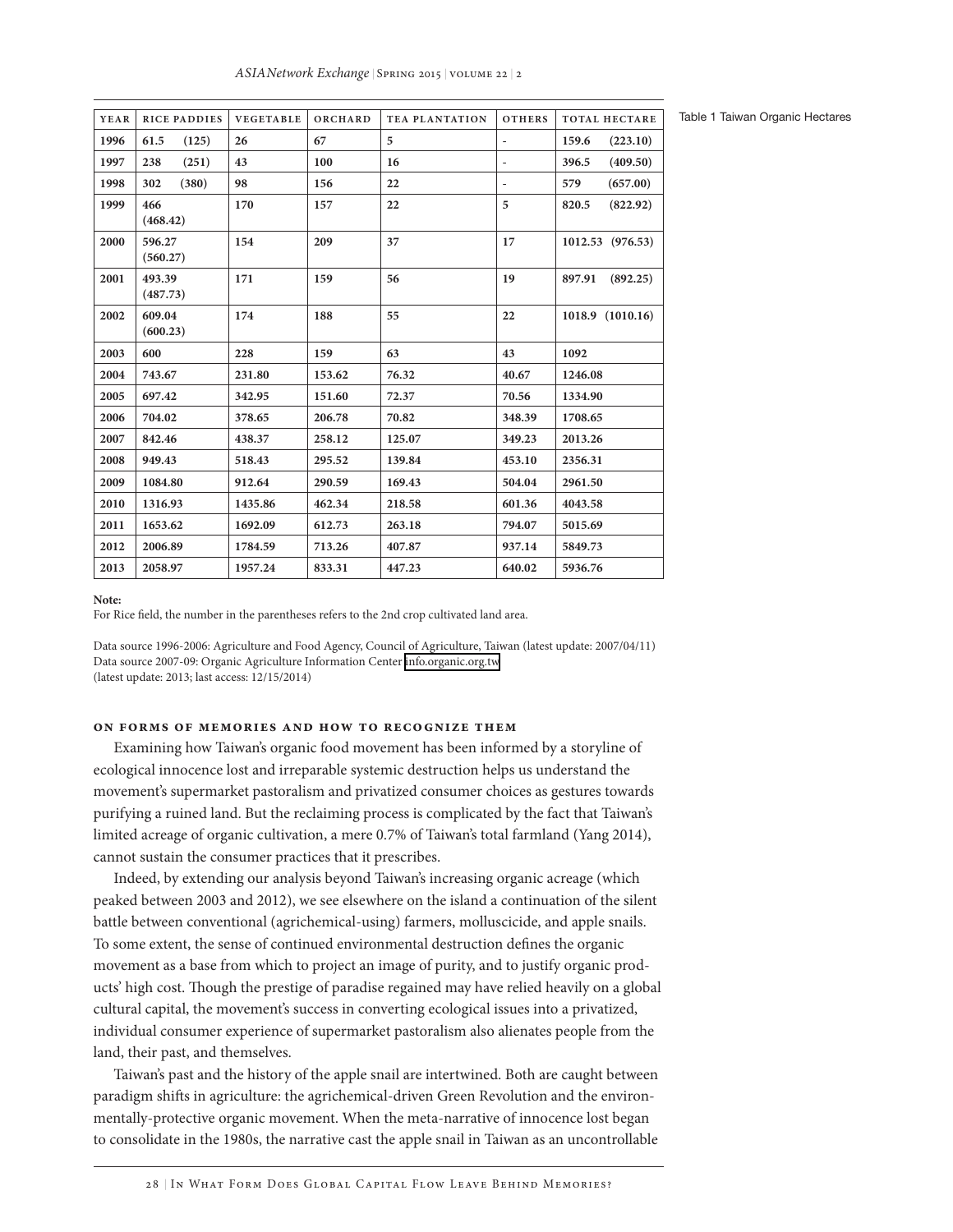invasive species that no animals will eat. Meanwhile, the same process alienated people from their environment as abstract binaries of nature vs. human and purity vs. pollution demarcated lines between past and present. By framing the snail as an invasive species with no natural predator, a narrative logic evolved that no animals, including humans, would consume them. News reports of apple snails as hosts of multiple diseases (LHB 1982/08/23 Section 3) and agrichemical pollution of the rice paddies added more truth and weight to the logic. The hegemonic effect of the narrative was that the eating of apple snails, creatures the narrative already rendered aberrant, became seen as unnatural. By extension, the metanarrative successfully alienates a people from an ancestral diet of fish, mollusks, and insects from the rice paddies. The estrangement deepens the gap between industrializing and agrarian Taiwan, inhibiting memories of agrarian Taiwan as a hybrid life-world of harmony between human and nature. A prototype of "permaculture," the Asian rice paddy is an agricultural ecosystem in which people not only coexist peacefully with the fish, mollusks, and insects living among the rice crop, but value them as part of their sustenance, as weed control, as fertilizing agents, and as a form of waste management. To stroll down glocal (global-local) memory lane, such a life-world inspired Franklin Hiram King (1848-1911), the first promotor of permaculture, to author the agriculture standard *Farmers of Forty Centuries, or Permanent Agriculture in China, Korea, and Japan* (1911).

In stark contrast to the agrichemical-driven mentality of the Green Revolution, some "new" practices of the Organic Movement, such as keeping fish and ducks as a means of "biological control" in rice paddies, or using apple snails to control weeds, seek a kinder reconciliation with the apple snail. Such actions imply that the apple snail is no longer so inherently alien that it cannot be integrated into the ecosystem. But instead of reminding people of the permaculture practices of Taiwan's not-so-distant past, placing fish and ducks into the rice paddies has only provided evidence of our profound alienation from the past. Because age-old practices of keeping fish and ducks alongside the rice crop have been forgotten, these practices have only managed to gain persuasive power in a contemporary context by donning the new gown of "science," or "best practices from Japan." Yet, before being scientifically labeled "biological control" or "Integrated Pest Management," use of ducks and fish was part of the instinctual reaction and skill set of people in an era when small fish, frogs, and native aquatic snails constituted a complex ecosystem in the paddies.<sup>9</sup> These practices are, sometimes unconsciously, regarded as new in the current organic era. The fact that these traditions have to now find their way back to our consciousness in the form of foreign cultural practices or through the universal language of science reveals our deep desire for our history, a desire continually deepened by profound alienation and loss of memory.

In addition to exposing our separation from our past, the organic movement also exposes the separation between different generations of farm workers. The younger generation of organic farmers, many of whom quit city jobs to return to the land, have an uneasy relationship with older farmers. After decades of immersion in the Green Revolution's "enlightened" ways, the older generation had routinized the use of chemical fertilizers and pesticides as if it were *the* superior farming technique since time immemorial. This intergenerational alienation prompted the new organic agriculture to reinvent the wheel through access to empirical field experimentation drawn from their own trial and error, or through reading findings of agriculture research institutions both at home and abroad, a practice that contributed to the organic food movement's exoticism and gentrified style.

It has taken this paper a long way to explain the importance of recognizing that history and memories are registered in the exotic-style storefronts of the organic shops, in the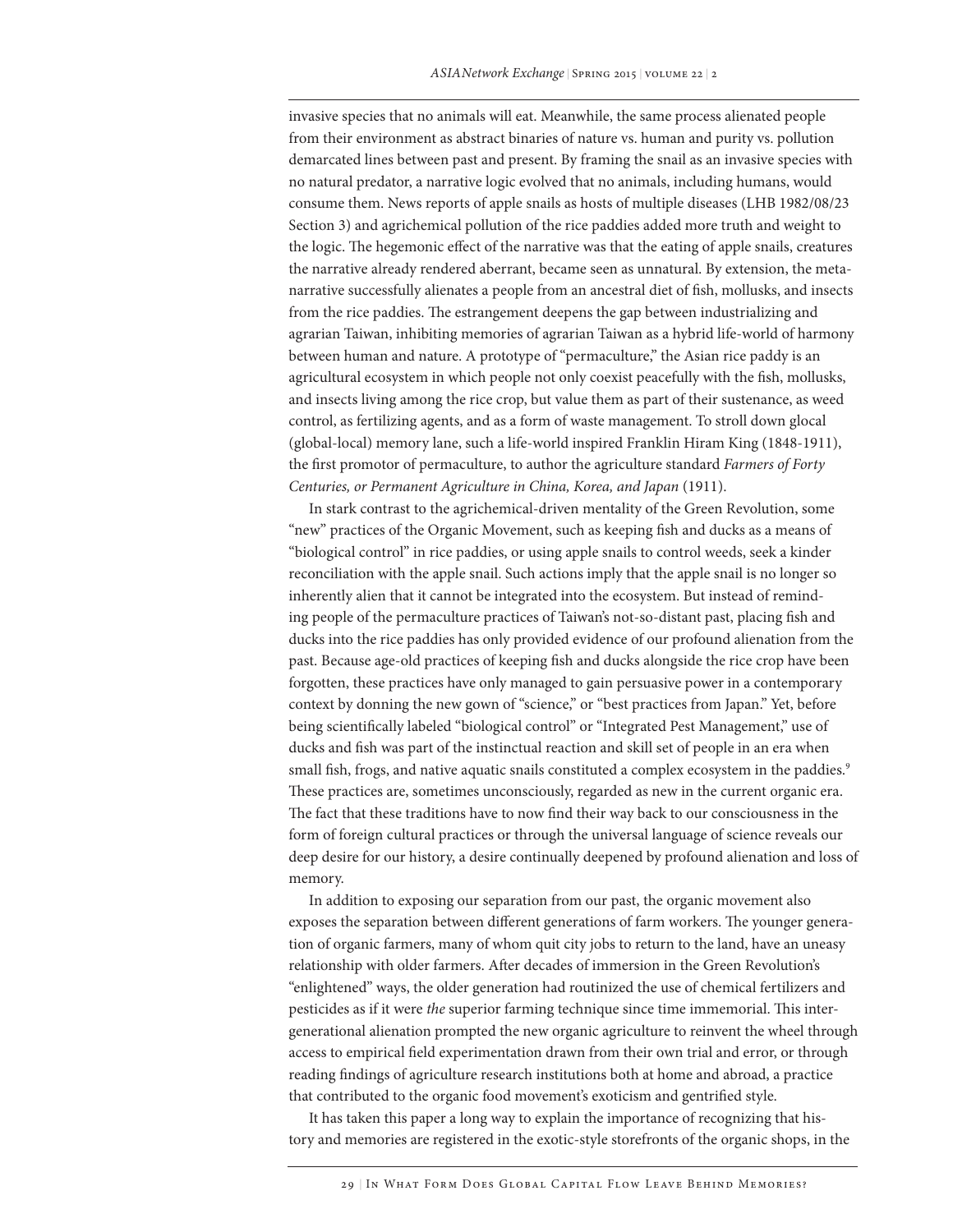borrowing of best practices from Japan, the U.S., and Europe, and in the desire to regain a paradise of environmental purity. In the particularities of the organic food movement's responses to the narrative of innocence lost, in its consumerism, exoticism, and stylistic emphasis on the spectacle of gentrified, clean comfort, we see memories that bear witness to what remains beyond global capital flow.

In recognizing the history of the organic movement that has resulted in today's exotic style, we learn how our actions relate to memories, even unconsciously, of our experience. To recollect could free us from the bust and boom cycle of the economic miracle, and of an amnesiac consumerist existence. We may gain the ability to recognize sites of memories that call out to us in material and immaterial ways. We will see:

- 1. history and memories are registered in broken, tense human relationships: in people's alienation from the land, from the older generation, and from our agrarian past.
- 2. history and memories are registered in the material remains of the Green Revolution production boom: in the forms of depleted soil productivity, depleted and polluted ground water, ruptured ecosystems that invite invasive species, and residual agrichemical toxins in organisms (people, animals, etc.) and the environment.
- 3. furthermore, in such unlikely places as the exotic style and storefronts of organic shops, history and memories are registered as a strong desire to escape the kind of memories outlined above.

Viewing global histories and memories through a hybrid glocal perspective, we encounter an unintended full circle effect: In response to Franklin Hiram King's 1911 homage to the life-world of Asian rice culture as a counterexample to agrichemical-driven farming, Taiwan conjured cultural memories of radicalist traditions from the 1960s U.S., from the margins of industrialized Japan, and from European provincial life. Even if these memories only materialize in the form of commercialized pastiche, the manner of remembering enacted by the exotic storefronts of Taiwan's organic shops is more than just another cultural colonization of the West. This particular aesthetic commemorates the 1960s organic movement in the U.S. and other radicalist movements worldwide, a history suppressed in the cultural memory of the Global Industrialized North.

Completing the circle, singer-songwriter Hou Dejian's 1975 song, "Loach-Catching," offers its own tribute to the Taiwanese agrarian life-world. In the song, Hou recalls tales of catching loach (*Misgurnus anguillicaudatus*) in rice paddies:

The pond water overflows and the rain has just stopped Loach fish is everywhere in the soft mud of the rice paddies Daily I have been waiting, waiting for your taking me to catch loach Big brother, please, take me to catch loach. Little Niu's brother has taken him to catch loach. Big brother, please, take me to catch loach . . . .

The lighthearted, childlike melody of "Loach-Catching" evokes the deliciously innocent happiness of living in Taiwan's diverse agrarian life-world. The song reflects an experience of countless generations of people in Taiwan, and presumably of Hou Dejian's own childhood, that was very likely still occurring in the rice paddies of 1975.

Adding to the echoes of memory, in 1983, only eight years after "Loach-Catching,"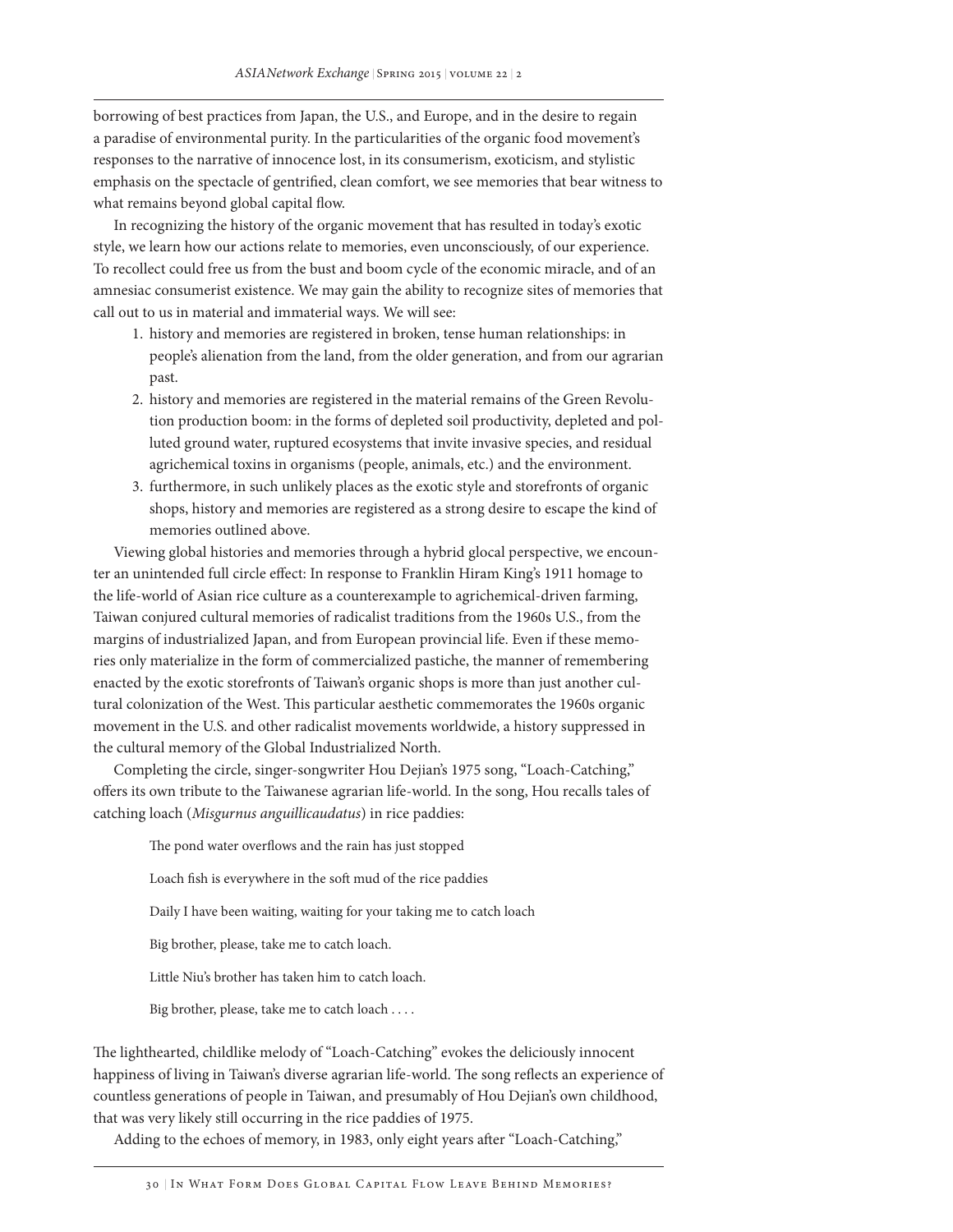Taiwanese vocalist Su Rui offered her sober pleas over the unsettling rhythm of "Identical Moonlight," crying out:

Since when do the songs of frogs and bugs exist Only as memory? Since when is my hometown swarmed By towering skyscrapers? Rainbow-color neon Dyes the night sky with so much vulgarity  $[\ldots]$ Who can tell me Who can tell me Is it that we changed the world Or the world changed you and me? . . . .

These echoes of an abruptly changed world are repeated in the daily act of shopping in Taiwan and worldwide, when shoppers accustomed to supermarket filleted fish would not find small fish such as the Asian rice paddies' loach an appetizing food item.

The situations listed above are forms/sites of memory left in the wake of global capital flow. Reclaiming these paths of memory enables us to tell those with shared experiences around the world that we are not polluted; rather, we are used and disregarded by the global capital and we owe it to ourselves to accept all the "broken" fragments as parts of ourselves. We must be cautious so as not to simply seek transcendence or ignore a complex history and human longing by merely pacifying it with a new injection of capital.

The organic movement places people in Taiwan at a crossroads. They can seek solace in purchasing organic food and its comforting marketing rhetoric to the point of alienating themselves from the silent environmental crisis surrounding them on a daily basis, or they can confront the polluted land and know that it is not simply a contaminated thing in need of purification. Instead, the land is the material remains of the Green Revolution's production boom. Since the Green Revolution's profit was reaped, people have continued to pay in different forms: in depleted soil productivity, in dwindling and polluted ground water, in a ruptured ecology that invites invasive species, in residual agrichemical toxins in organisms (people, animals, etc.), and more. We may also witness that our lot is no different from the apple snail's: no longer profitable, but still alive and continually seeking a way to live within, and in peace with, a complex, hybrid environment that is both dead and alive, neither completely global nor wholly local.

By considering sites of memory, my aim is to emphasize the need to engage with the land, the material remains, and the structure of feelings left behind by the movement of global capital. The dominant memory of agrarian Taiwan as an abstract binary of pure vs. polluted conceals the land-based, non-human-centered memory of depleted soil, receding water table, and chronic agrichemical residue. An examination of these potential sites of memory reveals how the economic miracle, with its arrival and departure of global capital, indeed left something behind.

Even when we think we cannot remember what was taken and what was left behind in the name of economic progress, there are sites of memories that tell us who we were and what we have become. We should not have to purify this "impure" hybrid history of ourselves as alien to our own environment in order to love each other, the land, and our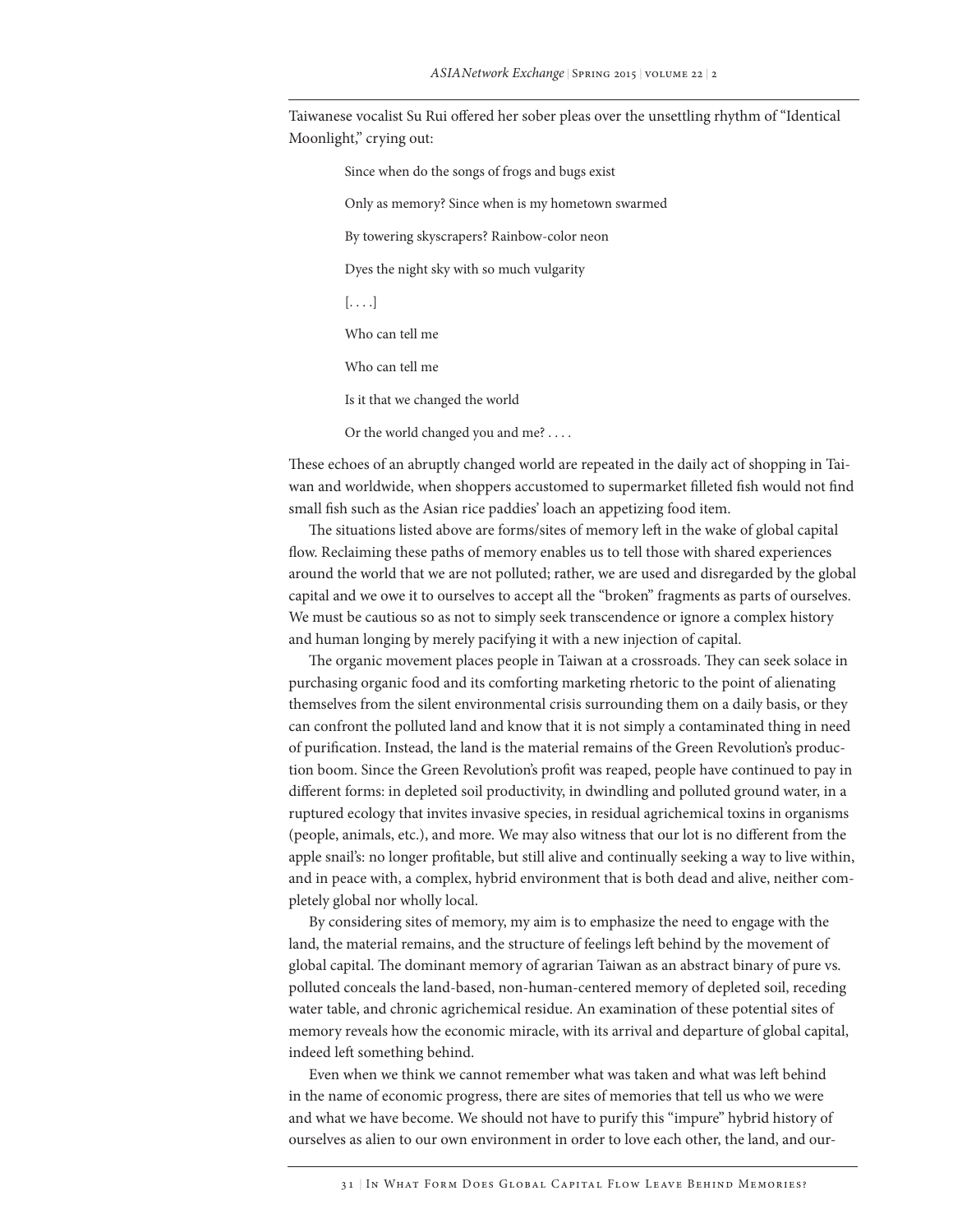selves. Indeed, by looking into our alienated state and potential sites of memories, we may recognize that we are not only the greedy merchant but also the apple snail; if the greedy merchant has walked away with profit or loss, what about the apple snails that are no longer profitable, but still alive? How do we find ways to live with the apple snail inside us?

If the apple snail can tell our story as well as its own, what stories will it tell? It does not have a coherent narrative, but a storyline of fragmented sites of memories, blurring the line between an ecological life-world of permaculture or an agrichemical-driven eradication model. The story of the apple snail calls attention to the divide between two paradigms, and to the complex interrelation of the global and the local, of the human and the snail. Its story will be that of an alien in search of a home, when the way home can only be found in a grain of organic rice.

#### **rEFERENCES**

- Borlaug, Norman. 2000. "We Need Biotech to Feed the World." *Wall Street Journal -Eastern Edition*, December 06. A22.
- Borlaug, Norman. 2000. "The Green Revolution Revisited and the Road Ahead." Lecture to Norwegian Nobel Institute: Oslo, Norway.
- Belasco, Warren James. 2007. *Appetite for Change: How the Counterculture Took on the Food Industry*. Ithaca: Cornell UP. Print. 1-28
- Bello, Walden F., and Stephanie Rosenfeld. 1990. *Dragons in Distress: Asia's Miracle Economies in Crisis*. San Francisco: Institute for Food and Development Policy. Print. 211
- Chen, David W. 1994. "The Emergence of Environmental Consciousness in Taiwan." *The Other Taiwan: 1945 to the Present*. Ed. Murray A. Rubinstein. Armonk, NY: M.E. Sharpe. 258-60. Print.
- Cleaver, Harry M. 1972. "The Contradictions of the Green Revolution." *The American Economic Review*. 62 (2): 177-186. 2.
- Cowie, R.H. and Thiengo SC. 2003. "The Apple Snails of the Americas (Mollusca: Gastropoda: Ampullariidae: Asolene, Felipponea, Marisa, Pomacea, Pomella): a Nomenclatural and Type Catalog." *Malacologia*. 45:41- 100.
- Cowie RH and Hayes KA. 2005. "Invasive Ampullariid Snails: Taxonomic Confusion and Some Preliminary Resolution Based on DNA Sequences." In: Lai P-Y, Chang Y-F, Cowie RH, eds. *Proceedings of the APEC Symposium on the Management of Golden Apple Snail*. 6-11 Sep 2004. Pingtung, Taipei (Taiwan): National Pingtung University of Science and Technology. 7-16.
- Cowie, R. H. et al. 2008. "Out of South America: multiple origins of non-native apple snails in Asia." *Diversity & Distributions*. 14, no. 4 (July 2008): 701-712. *Environment Complete*, EBSCO*host* (accessed February 27, 2012). 704

Easterbrook, Gregg. 1997. "Forgotten Benefactor of Humanity." *Atlantic Monthly. (10727825)* 279, no. 1:74-82.

Ikerd, John E. 2011. "Local Food: Revolution and Reality." *Journal Of Agricultural & Food Information*. 12, no. 1:49- 57. *Academic Search Premier*, EBSCO*host* (accessed February 15, 2012).

Janaiah, Aldas, Keijiro Otsuka, and Mahabub Hossain. 2005. "Is the Productivity Impact of the Green Revolution in Rice Vanishing? Empirical Evidence from TFP Analysis." *Economic and Political Weekly*. 40 (53): 5596.

- Joshi R. 2005. "Managing Invasive Alien Mollusc Species in Rice." International Rice Research Notes 30:5-13. King, F. H. 1911. *Farmers of Forty Centuries; or, Permanent Agriculture in China, Korea and Japan*. Madison: Mrs. F.H. King.
- "Taiwan: OTA's Go to Market Report" Global Organic Trade Guide: March 1, 2014. Retrieved on December 20, 2014. [http://www.globalorganictrade.com/market\\_reports.php?idx=19](http://www.globalorganictrade.com/market_reports.php?idx=19)

Naylor, Rosamond. 1996. "Invasions in Agriculture: Assessing the Cost of the Golden Apple Snail in Asia." *Ambio*. 25 (7): 443-448.

- Park, Elizabeth E. 2011. "The Organic Food Method and Movement: An Interdisciplinary Reference Review." Community & Junior College Libraries, 17:3-4, 119-129.
- Pollan, Michael. 2006. *The Omnivore's Dilemma: A Natural History of Four Meals*. New York: Penguin.
- Rosset, Peter. 2002. "Parable of the Golden Snail." *Rethinking Globalization: Teaching for Justice in an Unjust World*. Ed. Bill Bigelow and Bob Peterson. Milwaukee, WI: Rethinking Schools. 230.
- Shiva, Vandana. 1989. *The Violence of the Green Revolution: Ecological Degradation and Political Conflict in Punjab*. Dehra Dun: Research Foundation for Science and Ecology.
- Solimen, Julia A., and Betty T. Gayao. 2006. "The role of indigenous food sources in nutrition and changing socio-economic conditions in an ethno- community in northern Philippines." 2006. Neys-van Hoogstraten Foundation. 12 Feb. 2012<http://www.neys-vanhoogstraten.nl/>.
- Trewavas A. 2002. "Malthus Foiled Again and Again." *Nature*. 418 (6898): 668-70.
- Wolff, Edward C. 1986. *Beyond the green revolution: new approaches for Third World agriculture*. Washington, DC: Worldwatch Inst. 5
- Yang, P. H. and Y. H. Chang. 2003. "The Economic Impact Assessment of the Golden Apple Snail in Taiwan." APEC Symposium on the Management of the Golden Apple Snail. 6-11.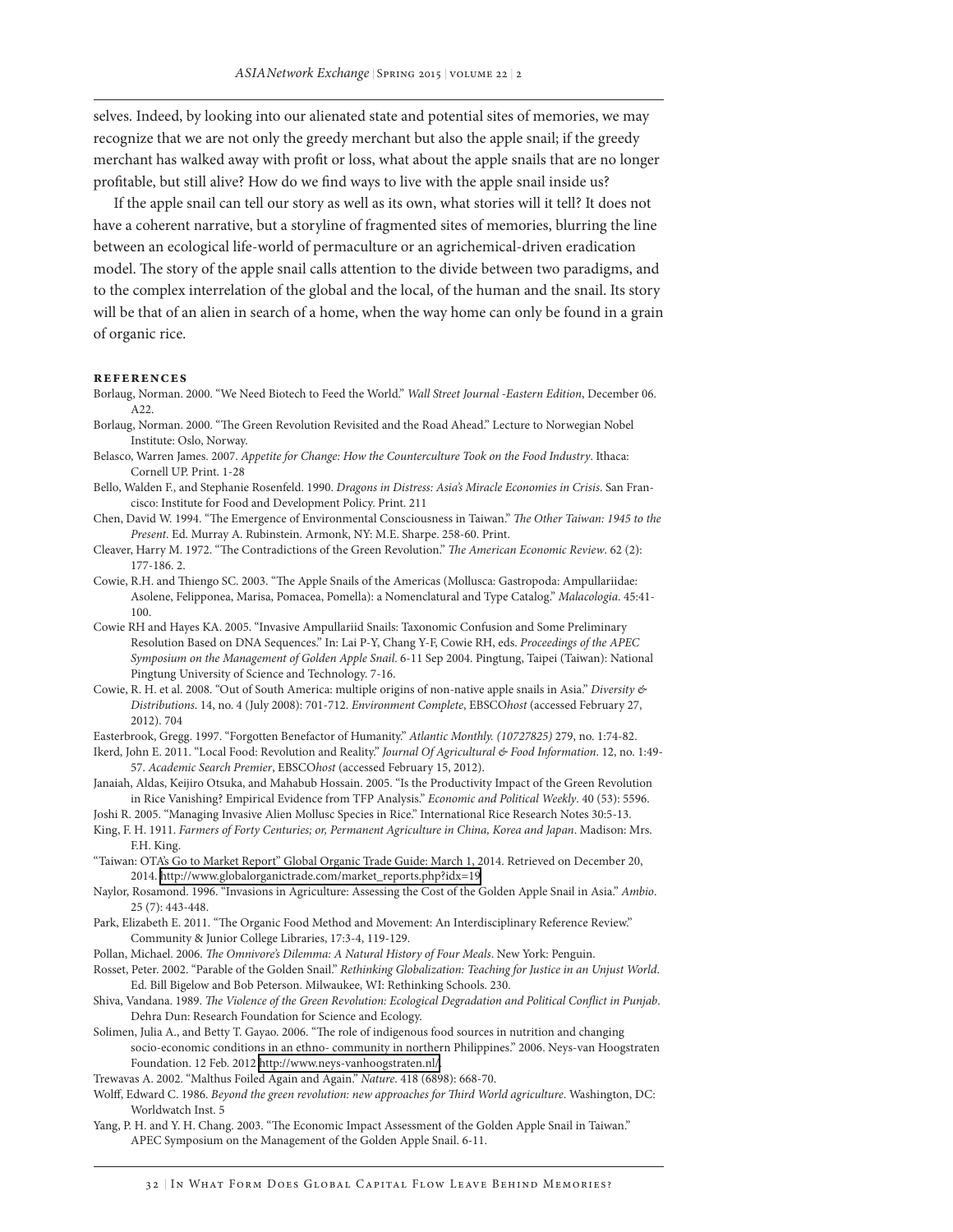#### **Bibliographic Sources in Chinese**

- Chen Shujun陈淑君 Ed., "Zhejinag Qingtian daotian yangyu: shijie nongye yichan de liangnan chujing" 浙江青田 稻田养鱼:世界农业遗产的两难处境 ["Zhejiang Qingtian's raising fish in rice paddies: the dilemma of world agricultural heritage" 2 June 2006. 06 Feb. 2012. [http://big5.xinhuanet.com/gate/big5/news.xinhua](http://big5.xinhuanet.com/gate/big5/news.xinhuanet.com/st/2005-06/02/content_3036142.htm)[net.com/st/2005-06/02/content\\_3036142.htm.](http://big5.xinhuanet.com/gate/big5/news.xinhuanet.com/st/2005-06/02/content_3036142.htm)
- Chen Zhangzhen陈章真, "Youji nongye zai Taiwan" 有机农业在台湾 [Organic agriculture in Taiwan], Jingji qianzhan经济前瞻, 113(2007): 79-82.
- Dong Guochang董国昌,Taiwan diqu youji zhuanmaidian xiankuang yu fazhan qushi 台湾地区有机专卖店现 况与发展趋势 [The status quo of Taiwan's organic specialty shops and trends of development], Nongweihui, nongzheng yu nongqing yuekan农委会,农政与农情月刊, 181 (2007) [http://www.coa.gov.tw/view.](http://www.coa.gov.tw/view.php?catid=12995) [php?catid=12995](http://www.coa.gov.tw/view.php?catid=12995)
- Ko Chengen柯承恩, Taiwan nongye de jiazhi yu jingying moshi 台湾农业的加值与经营模式 [The value adding and operating mode of Taiwan agriculture], Jingji qianzhan经济前瞻 119(2008):110-117.
- Lee Zen Gongsi里仁公司, (2012) Retrieved December 15, 2014, from <http://www.leezen.com.tw/>
- Li Xiaohui李小慧, Hu Yinchang胡隐昌, Song Hongmei宋红梅, Wang Peixin王培欣, Wang Xuejie汪学杰, Mu Xidong牟希东, Liu Chao刘超, Luo Jianren罗建仁, Zhongguo Fushouluo de ruqin xianzhuang ji fangzhi fangfa jianjiu jinzhan中国福寿螺的入侵现状及防治方法研究进展 [Research development on the situation of Fushouluo invasion and treatment methods], Zhongguo nongxue tongbao中国农学通报, 7(2009): 229-230.
- Lianhe Bao 联合报 [*United News Daily*].
- Ma Caizhuan马财专, Fu Qinghua傅晴华, Taiwan youji nongye shengchan yu laodong guocheng zhi chutan台湾 有机农业生产与劳动过程之初探 [An initial exploration into Taiwan's organic agricultural production and laboring process], Zhengda laodong xuebao政大劳动学报, 23(2008): 57-112.
- Mianhua tian shengji yuandi棉花田生机园地 (2014) Retrieved December 15, 2014 from [http://www.sun-organ](http://www.sun-organism.com.tw/)[ism.com.tw/](http://www.sun-organism.com.tw/)
- Shao Yanfei 邵燕飞, Wu Xian 吴显 , Kuayue qiannian daotian yangyu Zhejiang Qingtian tianyu youchu guomen 跨越千年"稻田养鱼" 浙江青田田鱼游出国门 [Raising fish in rice paddies over millennium, Zhejiang Qingtian rice paddy fish swim overseas], Sina. 2 Dec. 2010. 06 Feb. 2012 [http://finance.sina.com/bg/econo](http://finance.sina.com/bg/economy/chinanews/20100402/042025991.html)[my/chinanews/20100402/042025991.html.](http://finance.sina.com/bg/economy/chinanews/20100402/042025991.html)
- Taiwan nongye nianbao台湾农业年报 [Annals Taiwan Agriculture], Nantou: Taiwan Shengzhengfu nonglin ting台湾省政府农林厅,1950。
- Taiwan Zhufu Lianmeng Shenghuo xiaofei hezuoshe台湾主妇联盟 生活消费合作社 (2012) Retrieved December. 14, 2014, from <http://www.hucc-coop.tw/about-us>
- Tongyi sheng dekesi统一圣德科斯(2014) Retrieved December 14, 2014, from [http://www.pnic.com.](http://www.pnic.com.tw/2010upn/99101204.htm) [tw/2010upn/99101204.htm](http://www.pnic.com.tw/2010upn/99101204.htm)
- Yan Lanquan and Zhuang Yizeng颜兰权, 庄益增, *Wu mi le* 无米乐[Joy with no rice]. Taibei Shi: Cai tuan fa ren gong gong dian shi wen hua shi ye ji jin hui财团法人公共电视文化事业基金会: 风潮有声出版有限公 司, 2004.
- Yan Yuting杨玉婷, Shen fu ziran ji renwen guanhuai de qin tu jingshen woguo youji nongye fazhan celue fenxi 深富自然及人文关怀的亲土精神 - 我国有机农业发展策略分析 [The pro-earth spirit that is deeply imbued with the concern for nature and humankind - Analysis of Taiwan's Organic Agriculture Development Strategies], Taiwan jingji yanjiu yuekan台湾经济研究月刊, 3(2014): 42-48.
- Ye Fangling 叶芳伶, Lai Peixuan赖佩瑄, Huang Dajun 黄大骏, Taiwan ge diqu Fushouluo kangyaoxing chubu tantao 台湾各地区福寿螺抗药性初步探讨 [A preliminary research into the drug-fastness of *Pomacea Canaliculata* in various regions of Taiwan], Beilei xue bao 贝类学报, 34(2010):049-061。
- "Yiyang de yueguang" 一样的月光 [Identical Moonlight],Performed by Su Rui苏芮, Lyrics by Wu Nianzhen吴 念真and Luo Dayou罗大佑,Music by Li Shouquan李寿全,1983.
- "Youji nongchang zhenghe xinxi xitong, Taiwan youji nongye mianji"有机农场整合信息系统,台湾有机农业面 积 [Integrated information system of organic farms, Taiwan's organic agricultural area], [http://info.organic.](http://info.organic.org.tw/supergood/ezcatfiles/organic/img/img/1266/statistic2013.pdf) [org.tw/supergood/ezcatfiles/organic/img/img/1266/statistic2013.pdf](http://info.organic.org.tw/supergood/ezcatfiles/organic/img/img/1266/statistic2013.pdf) 2014/12/10
- "Zhuo niqiu"捉泥鳅 [Catching loach], Performed by Bao Meisheng, Music and Lyrics by Hou Dejian侯德健, 1975.
- Zhang Shanfeng张山丰(2009), Youji nongchanpin xiaofeizhe gouwu daoxiang zhi tantao有机农产品消费者购 物导向之探讨 [An investigation into the consumer orientations of organic agricultural products], Chaoyao keji daxue xiuxian shiye guanlixi朝阳科技大学休闲事业管理系。6